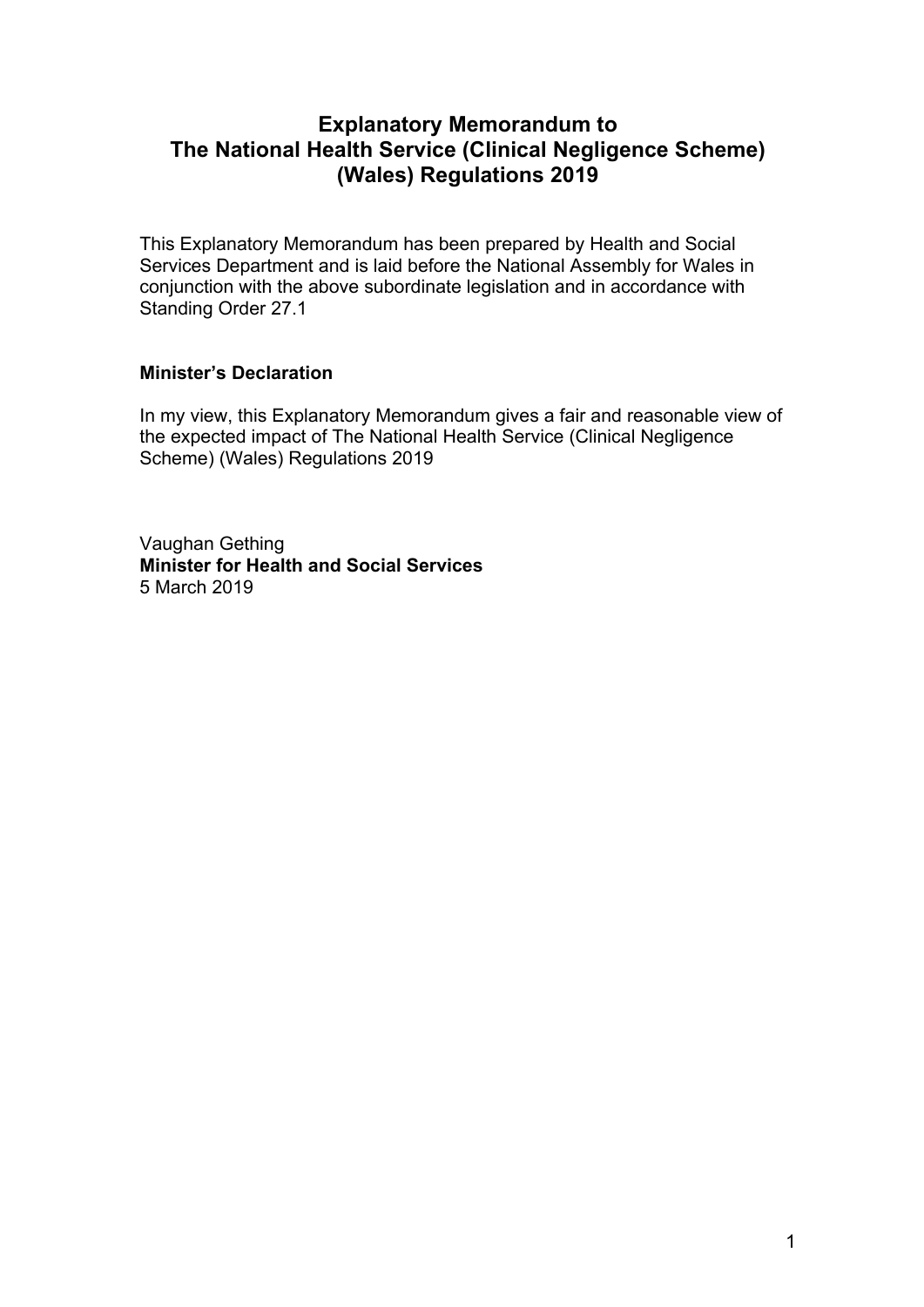## **PART 1**

## **1. Description**

These Regulations make provision in connection with the Clinical Negligence Scheme for NHS Trusts and Local Health Boards in Wales ("the Scheme"). The Scheme enables members exercising functions in connection with the National Health Service in Wales to make provision for meeting liabilities to which the Scheme applies.

#### **2. Matters of special interest to the Constitutional and Legislative Affairs Committee**

None

## **3. Legislative background**

The powers of the Welsh Ministers that are being relied upon to introduce the regulations are sections 30,  $47(1)$ ,  $(2)$  and  $(4)$ , and  $203(9)$  and  $(10)$  of the National Health Service (Wales) Act 2006.

These Regulations revoke the National Health Service (Clinical Negligence Scheme) Regulations 1996 (S.I. 1996/251). These Regulations also make consequential amendments to the National Health Service (General Medical Services Contract) (Wales) Regulations 2004 (S.I. 2004/478 (W.48)).

These Regulations are being made under the negative resolution procedure

## **4. Purpose and intended effect of the legislation**

Clinical negligence cover is a condition of registration in the UK for all regulated healthcare professionals, and in the case of medical practitioners, a condition of licence under s.44C of the Medical Act 1983. The cover can be an insurance policy, an indemnity arrangement, or a combination of both*. .*

There has been concern about increasing indemnity costs, which could potentially drive GPs away from the profession, resulting in an impact on services. It is estimated that indemnity premiums have increased by 7% per year on average between 2013 and 2017. Among the factors driving the increasing cost of indemnity is an ageing population; technological innovations in medicine which keep people alive longer; an increase in people living with complex conditions and an increasing claims culture. There is no evidence to suggest that deterioration in the quality of care has acted as a driver to increase the cost of indemnity. Increases in the last two years are estimated to be over 10% in total. The rising cost of indemnity subscriptions has been cited as one of the reasons why GPs are reducing their hours, and if the trend continues, may create a further shortage of GPs.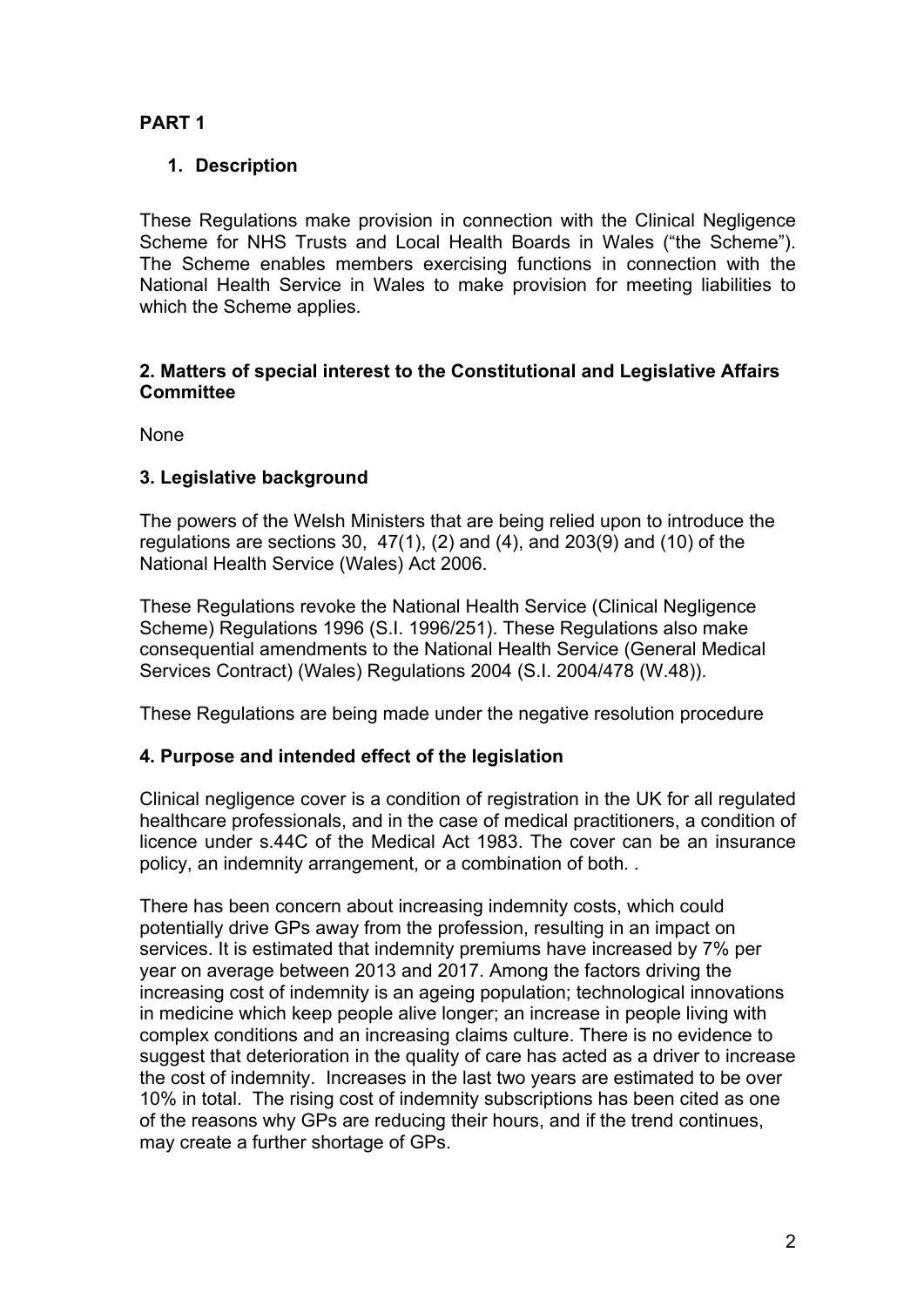On the 14th May 2018, the Minister for Health and Social Services announced that the Welsh Government would introduce a state backed scheme to provide clinical negligence indemnity for providers of GP services in Wales. The scheme, which is planned to come into force on 1 April 2019, will cover all contracted GPs and other health professionals working in NHS general practice.

The scheme will help to address the concerns of GPs about the affordability of professional indemnity premiums and will deliver a sustainable, long term solution to address the increasing costs of professional indemnity.

The scheme will be aligned as far as possible to the state backed scheme to be introduced for providers of GP services in England on 1 April 2019. This will ensure that GPs in Wales are not at a disadvantage relative to GPs in England, will also help to ensure that GP recruitment and cross border activity will not be adversely affected by different schemes operating in England and Wales

The Regulations establish the Clinical Negligence Scheme for NHS Trusts and Local Health Boards to provide for all qualifying liabilities, from 1 April 2019, in tort and in contract.

The indemnity provided under the Scheme covers the clinical negligence liabilities of members (Local Health Boards and NHS Trusts) as well as those of non-member contractors who provide primary medical services by virtue of an arrangement with a member of the Scheme (e.g. a general medical services contract). The Scheme applies from 1 April 2019 in respect of all liabilities within its scope. This means that, from that date, members and contractors will automatically be covered by the Scheme in relation to such liabilities.

The Scheme will provide discretionary cover in respect of liabilities in tort (under the law of England and Wales) that arise in consequence of a breach of duty of care by a member or contractor (or other person employed, engaged or employed by a person engaged by a member or contractor) which results in physical injury or loss to a person. Claims made under the Scheme are expected to consist of mainly clinical negligence claims.

The Scheme will not cover private work, complaints, involvement in coroners' cases, GMC hearings and other matters relating to professional regulation. Any provision of these services will necessitate taking out separate indemnity insurance to cover private work and the other aspects not covered by the Scheme.

In November 2018, The Minister for Health and Social Services confirmed that Shared Services Partnership – Legal and Risk Services will operate that state backed scheme for GPs in Wales (Future Liability Scheme)

This Statutory Instrument is essential to establish the Scheme and facilitate its operation.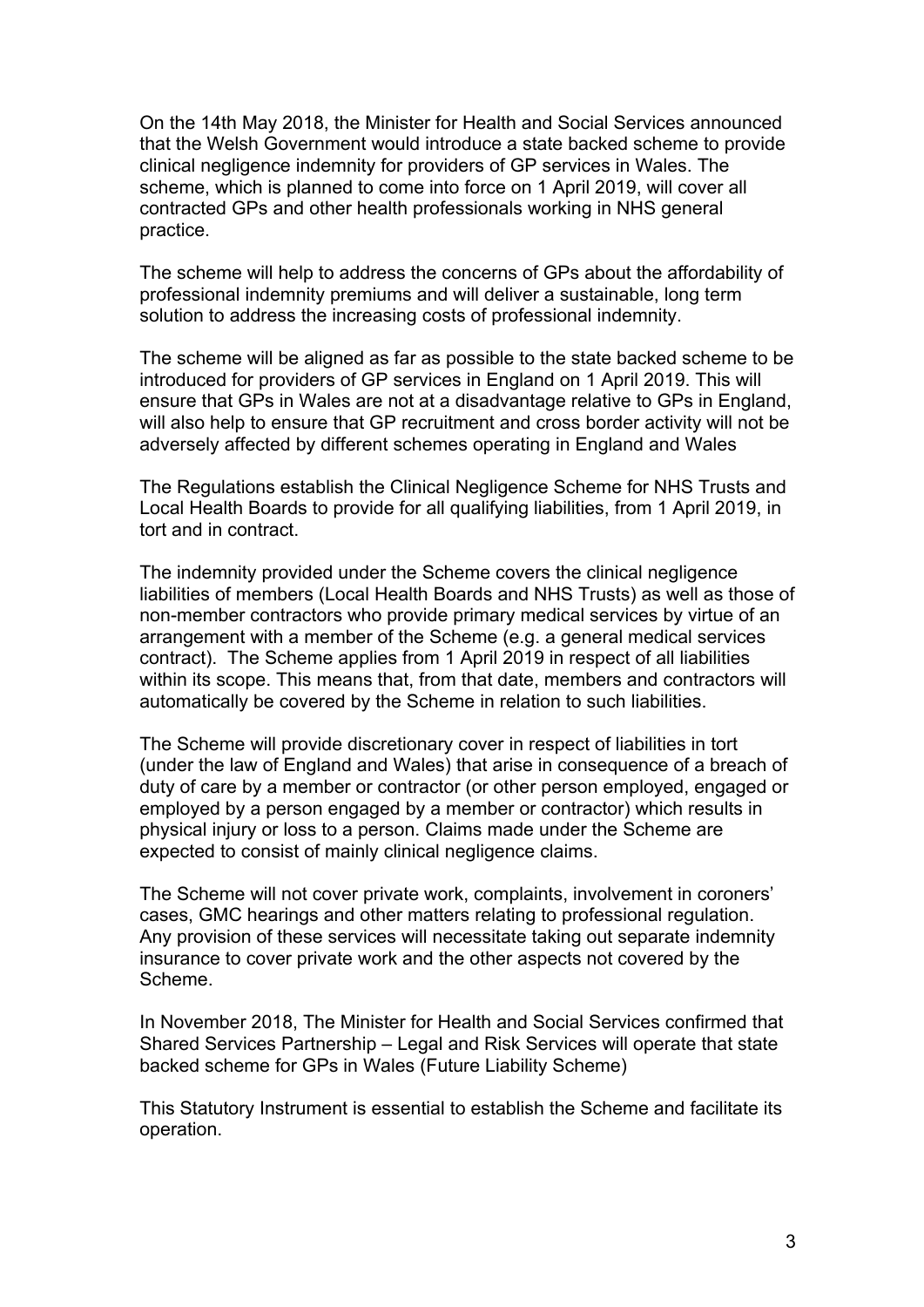## **5. Consultation**

Throughout the development of the policy for the Scheme, the Welsh Government has engaged, on an ongoing basis, with key stakeholders affected by the proposed changes, arising from the implementation of a state scheme, including Medical Defence Organisations , GPs, NHS Wales Shared Services Partnership - Legal and Risk Services and NHS Wales. This engagement process included meetings and other communications with stakeholders to assist them in understanding the proposals made and to elicit their views before final decisions were made on the Scheme policy. The process has also included the establishment of a Stakeholder Reference Group.

An informal, targeted, consultation was undertaken with the draft statutory instrument shared with stakeholders between 19<sup>th</sup> and 28<sup>th</sup> February 2019. The list of stakeholders included:

- Directors of Primary Care of Local Health Boards
- Associate Medical Directors of Local Health Boards
- Medical Directors of Local Health Boards
- Finance Directors of Local Health Boards
- Directors of Nursing of Local Health Boards
- General Practitioners Committee Wales
- Royal College of General Practitioners
- GP Practice Managers
- NHS Wales Shared Services Partnership Legal and Risk Service

Six responses were received following the informal consultation. The responses sought clarification on the following points:

(a) Whether the scheme is a "discretionary" scheme (in line with the current medical defence organisations and GP current indemnity arrangements) or whether the scheme is contractual ( similar to commercial insurers ) and the way in which discretion will be applied by the scheme operator ( Shared Services Partnership - Legal and Risk Services )

(b) The scope of the Scheme in terns of liability in tort and contractual liability.

(c) The scope of the scheme in terms of who is covered and what activities are covered.

(d) The way in which the scheme will be funded.

(e) Clarity on the information which Local Health Boards may request from GPs.

(f) Clarity as to whether the draft Regulations would capture all of WRP activity. The Welsh Government responded to all queries, setting out the appropriate information and advising that the clarity sought will also be addressed in the Future Liability Scheme Guidance which will accompany Ministerial Directions in relation to the administration of the Scheme.

## **6. Regulatory Impact Assessment (RIA)**

A Regulatory Impact Assessment has not been prepared for this instrument as it imposes no costs or no savings, or negligible costs or savings on the public, private or charities and voluntary sectors.